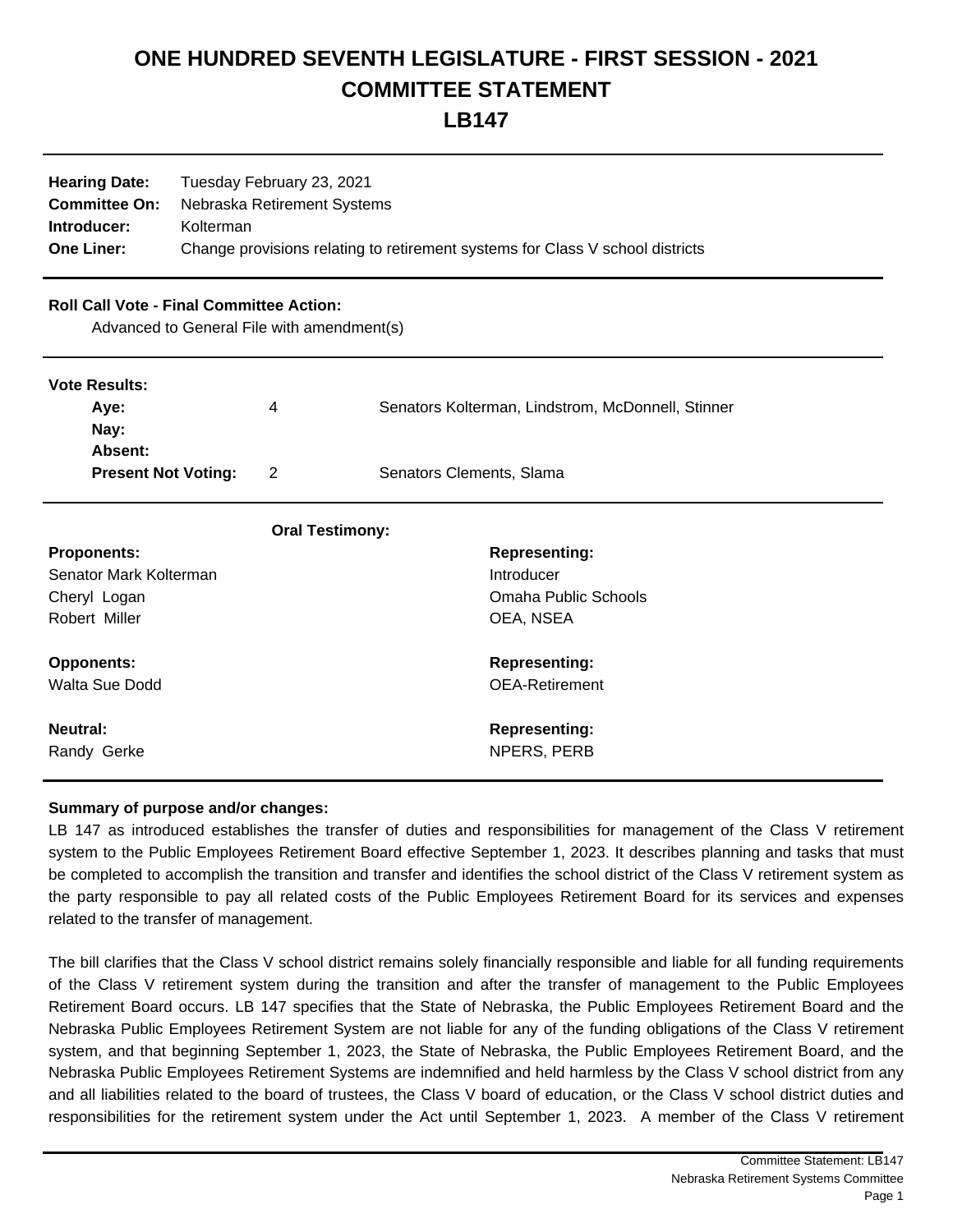system must be appointed to the Public Employees Retirement Board beginning September 1, 2023.

### **Explanation of amendments:**

AM 926 incorporates LB 145 as amended, LB 146 as introduced, and LB 582 as amended into LB 147 as amended by the Committee.

### LB 147

LB 147 as amended delays the transfer of management one year until September 1, 2024 to allow completion of the compliance audit of the Class V retirement system in 2021 and for completion of annual audits in 2022 and 2023 by the Auditor of Public Accounts. Duties before and after the date of transfer are further clarified. Completion of a transition and transfer management agreement among the school district, the board of education, the board of trustees and the Public Employees Retirement Board is required by December 31, 2021 and copies of such agreement must be provided to the Nebraska Retirement Systems Committee and to the Governor. Liability language is amended to require that at all times and under all circumstances the school district remains solely liable for the funding obligations of the Class V retirement system. Additional reporting requirements from the school district to the Public Employees Retirement Board are included. The representative appointed to the Public Employees Retirement Board must be a teacher. Membership of the Class V retirement system appointee will begin on the new date of transfer of management, September 1, 2024.

#### LB 145

Motion to amend LB 145. Vote results 6-0-0-0. Voting Aye: Senators Clements, Kolterman, Lindstrom, McDonnell, Slama, Stinner.

Motion to include LB 145 as amended as part of the Committee Amendment to LB 147. Vote results 6-0-0-0. Voting Aye: Senators Clements, Kolterman, Lindstrom, McDonnell, Slama, Stinner.

Oral Testimony

Proponents: Dr. Cheryl Logan, Omaha Public Schools Robert Miller, Omaha Education Association and Nebraska State Education Association Opponents: Walta Sue Dodd, OEA-Retirees Neutral: Orron Hill, Public Employees Retirement Board, Nebraska Public Employees Retirement Systems Russ Karpisek, Auditor of Public Accounts

Submitted Written Testimony Proponents: John Peetz, Omaha School Employees Retirement System Opponents: None Neutral: None

LB 145 as introduced requires three additional areas of evaluation prior to transfer of management. An audit must be conducted by the Auditor of Public Accounts on the current Class V School Employees Retirement System and completed on an unspecified date in 2021.

A legal compliance audit must be completed on the current Class V School Employees Retirement System on an unspecified date in 2021, which includes examination of the records and policies of the board of trustees, the board of education, and the school district related to the administration and operation of the retirement system to determine compliance with all state and federal laws.

The Public Employees Retirement Board and the Nebraska Public Employees Retirement System staff are required to conduct further examination of issues related to the transfer of management that have emerged since the June 30, 2020 completion and report of the Work Plan to the Nebraska Retirement Systems Committee. The Public Employees Retirement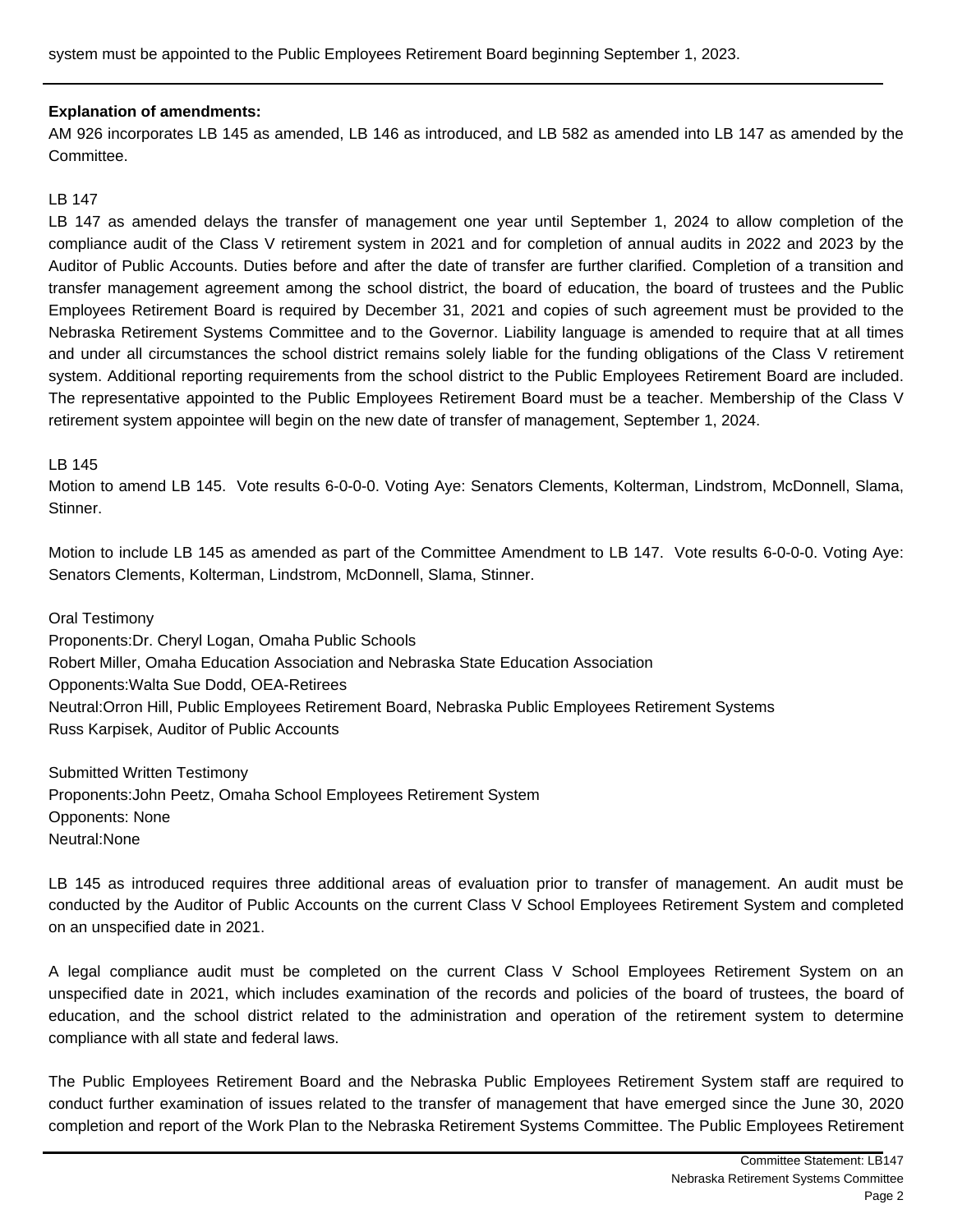Board is authorized to bill the school district of the Class V retirement system for its additional management and transfer examination costs and expenses.

The cost of conducting the audit by the Auditor of Public Accounts and the cost of the legal compliance audit are paid by the Class V School Employees Retirement System. The Nebraska Retirement Systems Committee will hold public hearings on the completed compliance audit and the audit conducted by the Auditor of Public Accounts.

LB 145 as amended and incorporated into LB 147, requires the compliance audit to be completed by November 15, 2021. The first annual audit conducted by the State Auditor is delayed one year and is due July 1, 2022. The Public Employees Retirement Board and Nebraska Public Employees Retirement System staff examination is limited to issues related to maintaining the transferred retirement system plan's status as a qualified plan and Public Employees Retirement Board's related fiduciary duties and responsibilities.

### LB 146

Motion to incorporate LB 146 as introduced into LB 147. Vote results 6-0-0-0. Voting Aye: Senators Clements, Kolterman, Lindstrom, McDonnell, Slama, Stinner.

Oral Testimony Proponents: Dr. Cheryl Logan, Omaha Public Schools Colby Coash, Nebraska Association of School Boards, Nebraska Rural Community Schools Association, Nebraska Council of School Administrators Opponents: Walta Sue Dodd, OEA-Retirees Neutral: Randy Gerke, Public Employees Retirement Board, Nebraska Public Employees Retirement Systems Orron Hill, Public Employees Retirement Board, Nebraska Public Employees Retirement Systems

Submitted Written Testimony

Proponents: John Peetz, Omaha School Employees Retirement System Jason Hayes, Nebraska State Education Association Opponents: None Neutral: None

LB 146 adds definitions to the Class V School Employees Retirement Act to clarify membership eligibility in the Class V plan and to define termination of employment which establishes limitations on service that can be provided during the 180-day period following termination or retirement to ensure that a bona fide separation of service has occurred.

The definition of termination of employment codifies current Class V school district guidelines regarding re-employment during the 180-day period which allows voluntary unpaid bona fide service without limitation. Temporary service is allowed after a 30-day waiting period following termination if it is to accomplish a specific purpose or task - not to exceed one year. Substitute service is allowed on an intermittent basis which is defined as no more than 8 service days during a calendar month.

LB 146 also provides specificity to the definition of termination of employment in the School Employees Retirement Act by defining intermittent service as no more than 8 service days in a calendar month.

### LB 582

Motion to amend LB 582. Vote results 6-0-0-0. Voting Aye: Senators Clements, Kolterman, Lindstrom, McDonnell, Slama, Stinner.

Motion to include LB 582 as amended as part of the Committee Amendment to LB 147. Vote results 6-0-0-0. Voting Aye: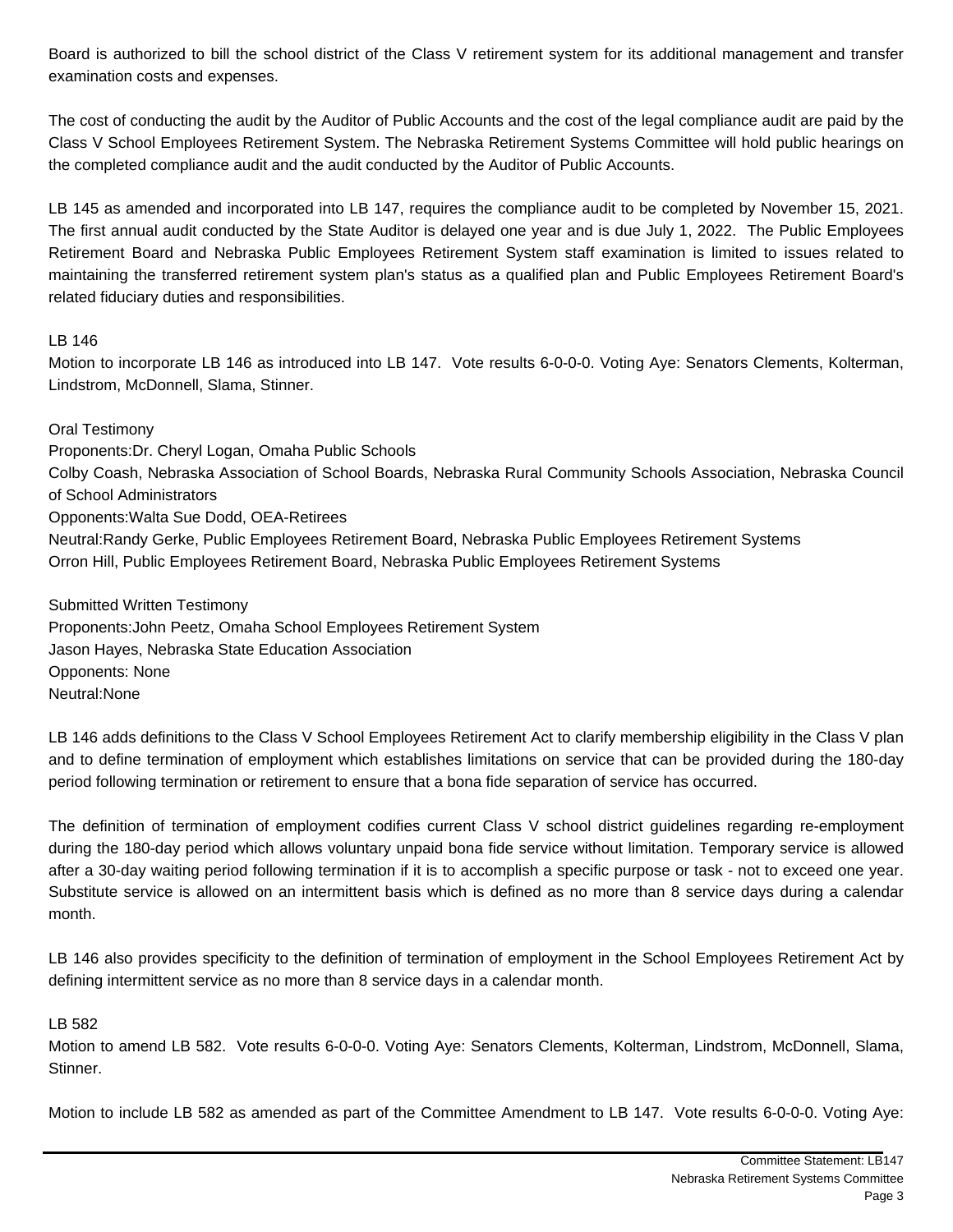Senators Clements, Kolterman, Lindstrom, McDonnell, Slama, Stinner.

Oral Testimony Proponents: Dr. Cheryl Logan, Omaha Public Schools Robert Miller, Omaha Education Association, Nebraska State Education Association Opponents: Walta Sue Dodd, OEA-Retirees Neutral: 

Submitted Written Testimony Proponents: None Opponents: None Neutral: John Peetz, Omaha School Employees Retirement System

As introduced, LB 582 terminates the board of trustees' authority to administer the Class V retirement system and reinstates the board of education authority to administer the retirement system beginning on an unspecified date. It also terminates the current board of trustees on an unspecified date and requires the board of education to appoint a new board of trustees which includes the superintendent, one active member of the retirement system, one annuitant, two businesspersons with financial experience who are not members of the retirement system and an undesignated number of school board members.

The new board of trustees is directed to facilitate the transition and transfer of management to the Public Employees Retirement Board on September 1, 2023.

As amended and incorporated into LB 147, the current board of trustees' membership will terminate on July 1, 2021 and on that date, the new members of the board of trustees appointed by the board of education will begin serving and the board of educations' authority to administer begins. As amended, the board of trustees specifies two school board members, and two members of the retirement system who may be either active or retired, one of retirement system members must be a teacher. The board of education's authority to administer the plan and board of trustees is delayed one year and will terminate September 1, 2024 when management of the retirement system is transferred to the Public Employees Retirement Board.

### Section-by-Section of AM 926

Sec. 1 Amends 72-1237 specifies that Nebraska Public Employees Retirement System director ex officio non-voting Council member will also represent the Class V plan when the transfer occurs [Pages 1-2]

Sec. 2 Amends 72-1249.02 [LB 147] clarifies the Public Employees Retirement Board does not have authority to approve pro rata share of the Council's budget which is charged to the Class V School Employees Retirement Fund [Pages 2-3]

### School Employees Retirement Act

Sec. 3 Amends 79-902 definitions [LB 146] termination of employment describes allowable substitute and bona fide unpaid voluntary service during the 180-day period following termination. Intermittent is defined as service provided on a day-to-day basis that is not greater than eight days of service during a calendar month, and day of service is defined as any length of substitute service or unpaid voluntary service provided during a single calendar day [Pages 3-14]

Sec. 4 Amends 79-916 [LB 147] clarifies that state funds are transferred to the school district for deposit in the retirement system, including State Service Annuity transfers[Pages 14-16]

Sec. 5 Amends 79-966 [LB 147] clarifies that state funds are transferred to the school district for deposit in the retirement system [Pages 16-18]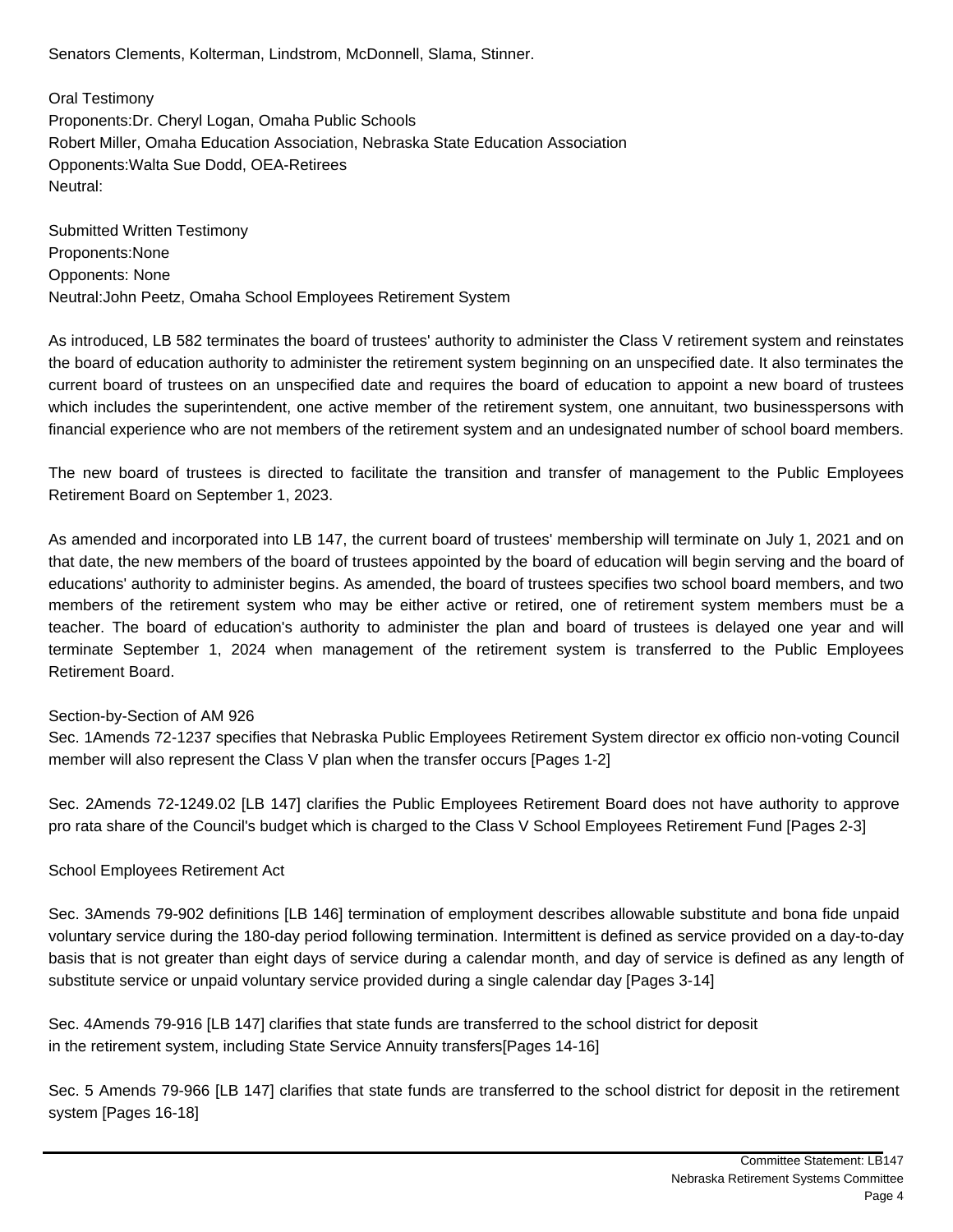Sec. 6 Amends 79-972.01 [LB 147] authorizes the creation of sub-funds [Pages 18-19]

## Class V School Employees Retirement Act

Sec. 7 Amends 79-978 definitions. Current definitions amended include actuarial table, audit year, board of education, early retirement inducement, employee, retirement date, solvency, and state investment officer. Adds new definitions for administrator, board, board of trustees, participation, retirement application, retirement board, school district, termination of employment, and transfer of management. Several definitions are defined as follows:

[LB 582] board is the board of trustees until July 1, 2016 and beginning July 1, 2016 until September 1, 2024, the board of education

[LB 582] board of trustee establishes the board of education as the successor in interest for all liability for actions and inactions of board of trustees after transfer of management to the Public Employees Retirement Board on September 1, 2024

[LB 146] employee specifies that teachers and administrators employed on a written contract basis are eligible to be members of the retirement plan regardless of number of hours worked in a week, and all regular employees who are hired on a full-time basis to work at least 30 hours a week

[LB 146] regular employee is defined as a person hired on a full-time to work at least 30 hours a week who is not a teacher or administrator employed on a written contract basis. Beginning September 1, 2021 any person who provides service an average of 30 hours or more per week in each calendar month of any three calendar months of a fiscal year becomes a regular employee and a member of the retirement plan

[LB 146] termination of employment definition added specifying bona fide unpaid voluntary service and temporary service are allowed during the 180-day period following termination or retirement and temporary service is allowed after 30 calendar days following termination if it is provided to accomplish a specific purpose or task for a limited period not to exceed one year. Intermittent is defined as service provided on a day-to-day basis that is not greater than eight days of service during a calendar month, and day of service is defined as any length of substitute service or unpaid voluntary service provided during a single calendar day.

[LB 147] transfer of management definition added specifies that transfer of management does not include an transfer of financial liability and funding obligation to the State of Nebraska and transfer of management specifically does not include a merger of the Class V retirement system with School Employees Retirement System or with any other system administered by the Public Employees Retirement Board [Pages 19-29]

Sec. 8 Amends 79-978.01 new sections 16, 17, 37, 38, 39, and 43 are incorporated into the Act

Sec. 9 Amends 79-979 [LB 146] changes regular employee to reflect terms as amended [Pages 29-30]

Sec. 10 Amends 79-980 [LBs 147 and 582] the current members of the board of trustees administer the retirement system until July 1, 2021 when the current board terminates. Beginning July 1, 2021 the board of education administers the retirement system and appoints all new board of trustee members, which specifically includes a teacher, two school board members, two businesspersons and the superintendent who serve until management is transferred to the Public Employee Retirement effective September 1, 2024. Same provisions apply If there is more than one Class V school district. [Pages 30-39]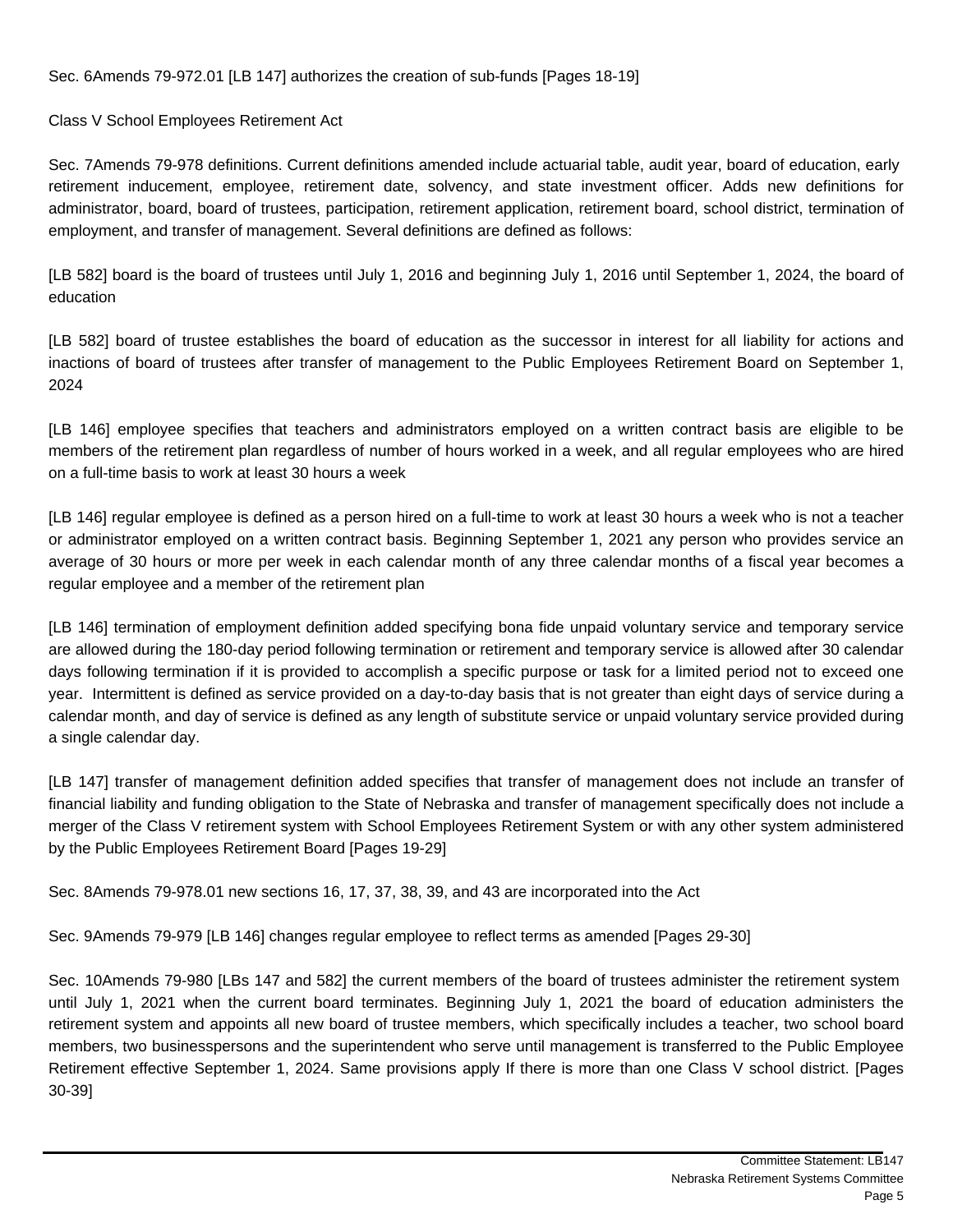Sec. 11 Amends 79-981 [LBs 147 and 582] describes duties of board of trustees until July 1, 2021, and duties of board of education beginning July 1, 2021 until September 1, 2024. Beginning September 1, 2024, the person appointed by the Public Employees Retirement Board pursuant to 84-1503 becomes the administrator of Class V retirement system [Pages 39-41]

Sec. 12 Amends 79-982 [LB 582] describes duties regarding meetings and supervision of staff for board of trustees and adds duty to facilitate transfer of management of the retirement system to the Public Employees Retirement Board. [Pages 41-42]

Sec. 13 Amends 79-982.01 [LB 582] the board of trustees and beginning July 1, 2021 also the board of education until September 1, 2024 are deemed fiduciaries [Pages 42-44]

Sec. 14 Amends 79-982.02 [LB 582] specifies that administration of the retirement system by the Public Employees Retirement Board does not include investment responsibilities nor financial responsibility or liability for funding obligations of the retirement system [Pages 44-46]

Sec 15 Amends 79-983 [LB 582] specifies appointment and duties of the administrator which includes supervision of retirement system staff and maintenance of records. The retirement system reimburses the school district for administrator and staff salaries, employment taxes and benefits. Beginning September 1, 2024, the administrator and staff positions terminate, and the Class V administrator is the director appointed by the Public Employees Retirement Board pursuant to 84-1503 [Pages 46-47]

Sec. 16 [LB 147] Requires the board of trustees, board of education, school district and the Public Employees Retirement Board to enter into transition and transfer of management plan agreement no later than December 31, 2021. A copy of the agreement must be provided to the Retirement Committee and to the Governor. Also requires the Class V entities to timely provide all records and data requested by the Public Employees Retirement Board related to the transfer. Requires the school district to pay all Public Employees Retirement Board management transfer fees, costs and expenses through August 31, 2025.

The Public Employees Retirement Board must complete the work necessary for the transfer no later than September 1, 2024, except for information technology stabilization work performed until September 1, 2025 and is authorized to enter into contracts, and access and copy administrative and computer systems and records of the Class V retirement system [Pages 47-49]

Sec. 17 [LB 147] Beginning September 1, 2024, the school district indemnifies and holds harmless, the State, Public Employees Retirement Board and Nebraska Public Employees Retirement System from all liabilities, claims, suits, losses, damages, and costs related to the conduct, actions, decisions, or inaction of the board of trustees, board of education, or school district performing their respective duties and responsibilities related to the retirement system

The school district of a Class V retirement system remains, at all times, and in all circumstances, solely liable for all funding obligations and responsibilities as described in the act. At no time, and under no circumstances, are the State of Nebraska, Public Employees Retirement Board, Nebraska Public Employees Retirement System, other state entities or officers, employees and assigns of such state entities with duties related to the Class V retirement system liable for any funding obligations of the Class V School Employees Retirement System

The State of Nebraska, Public Employees Retirement Board and Nebraska Public Employees Retirement System are not liable for acts or omissions prior to September 1, 2024, in the administration of the Class V retirement system made at the direction of or by the board of trustees or its employees, the school district or its employees and the board of education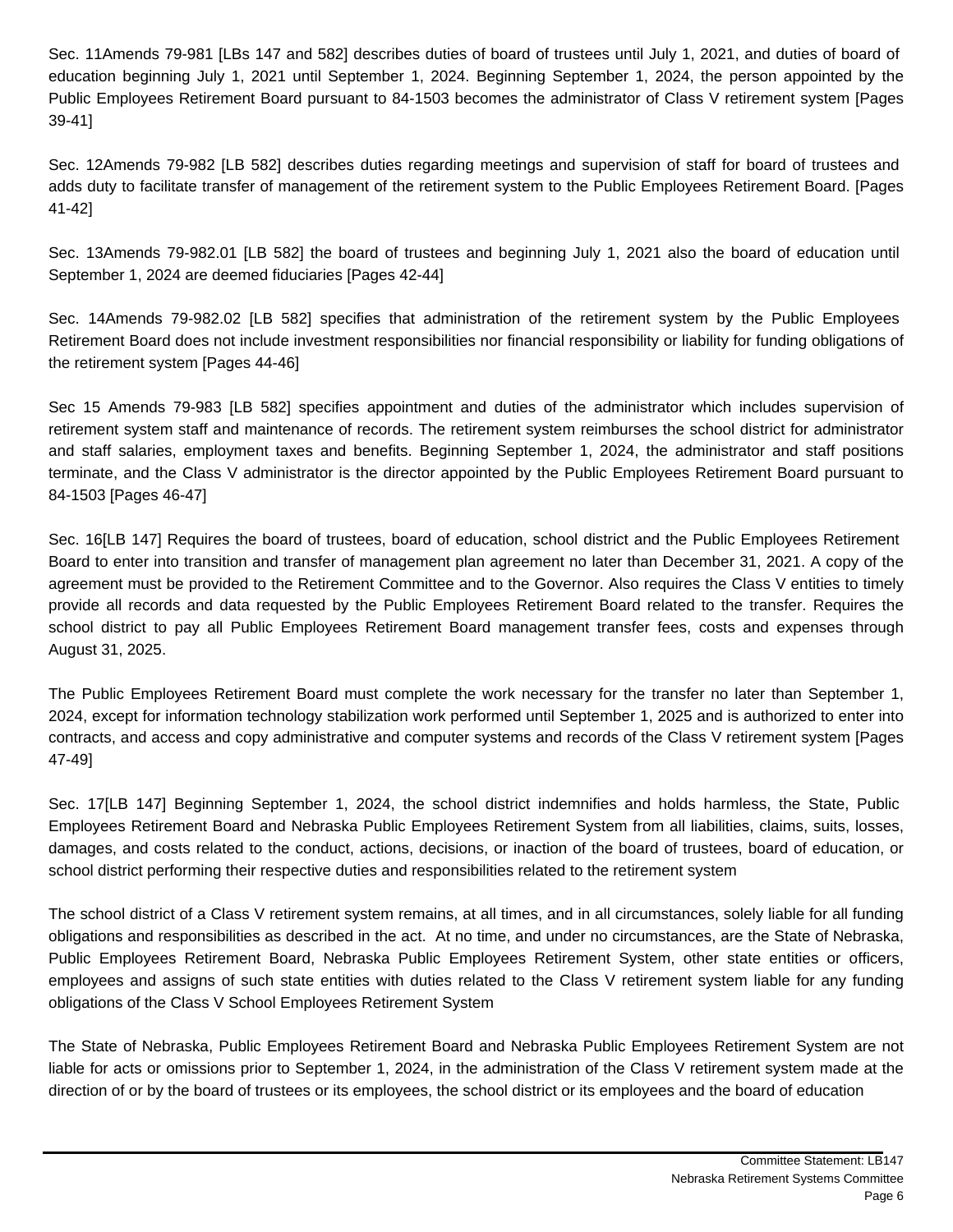Members of board of trustees, board of education or Public Employees Retirement Board not personally liable for retirement duties except in cases of willful dishonesty, gross negligence, or intentional violation of the law. Except as provided, the school district is not liable for acts or omissions in the administration of the Class V retirement system made at the direction of the Public Employees Retirement Board or staff on or after September 1, 2024 [Pages 49-50]

Sec 18 Amends 79-984 [LB 147] Describes which entity contracts with the actuary. Beginning September 1, 2024, the Public Employees Retirement Board selects the actuary for the Class V retirement system [Pages 50-51]

Sec 19 Amends 79-985 [LB 147] Until September 1, 2024, the board contracts for attorney services. Beginning September 1, 2024, the Public Employee Retirement Board hires the attorney pursuant to 84-1503 and specifies attorney retained by such Board advises regarding Class V retirement system [Page 51]

Sec 20 Amends 79-986 describes the State Treasurer's duties after management is transferred on September 1, 2024 [Pages 51-53]

Sec 21 Amends 79-987 [LB 145] Beginning January 1, 2022 the Auditor of Public Accounts conducts an annual audit and completes it by July 1 of each year. The cost is charged to the Class V retirement system and describes which entities must receive copies. At the request of the Nebraska Retirement Systems Committee the audit report must be presented at a public hearing. [Pages 53-55]

Sec 22 Amends 79-989 [LB 147] Describes school district recordkeeping responsibilities. Beginning September 2024, the Nebraska Public Employees Retirement System director becomes the recordkeeper, must maintain records of Class V retirement system members, carry out testing procedures to verify information, and implement an employer education program [Pages 55-57]

Sec 23 Beginning January 1, 2023 every Class V employee contract of employment must specify start and end dates of the contract and that the contract is subject to the Class V Retirement Act [Page 57]

Sec 24 Amends 79-990 [LB 582] describes payments of military service credit duties [Pages 57-59]

Sec 25 Amends 79-991 [LB 582] describes purchase of prior service credit duties [Pages 59-63]

Sec 26 Amends 79-992 [Amends 79-992] describes refund and repayment upon reemployment duties [Pages 63-65]

Sec 27 Amends 79-992.01 [LB 582] describes member and employer notification duties upon member's termination of employment and early retirement [Pages 65-67]

Sec 28 Amends 79-992.02 [LB 582] describes responsibilities for determination of fraudulent claims or benefit applications and penalty provisions [Page 67]

Sec 29 Amends 79-998 [LB 582] describes adoption of rules and regulations duties for rollover provisions [Pages 67-70]

Sec 30 Amends 79-9,102 [LB 582] describes authorities regarding suspension of annuity or other benefit to comply with limitations under IRC 415 [Pages 70-71]

Sec 31 Amends 79-9,103 [LB 582] describes authority for selection of a substitute index if CPI is discontinued [Pages 71-78]

Sec 32 Amends 79-9,105 [LB 582] describes authority for adoption of rules, regulations, or policies regarding disability determinations [Pages 78-81]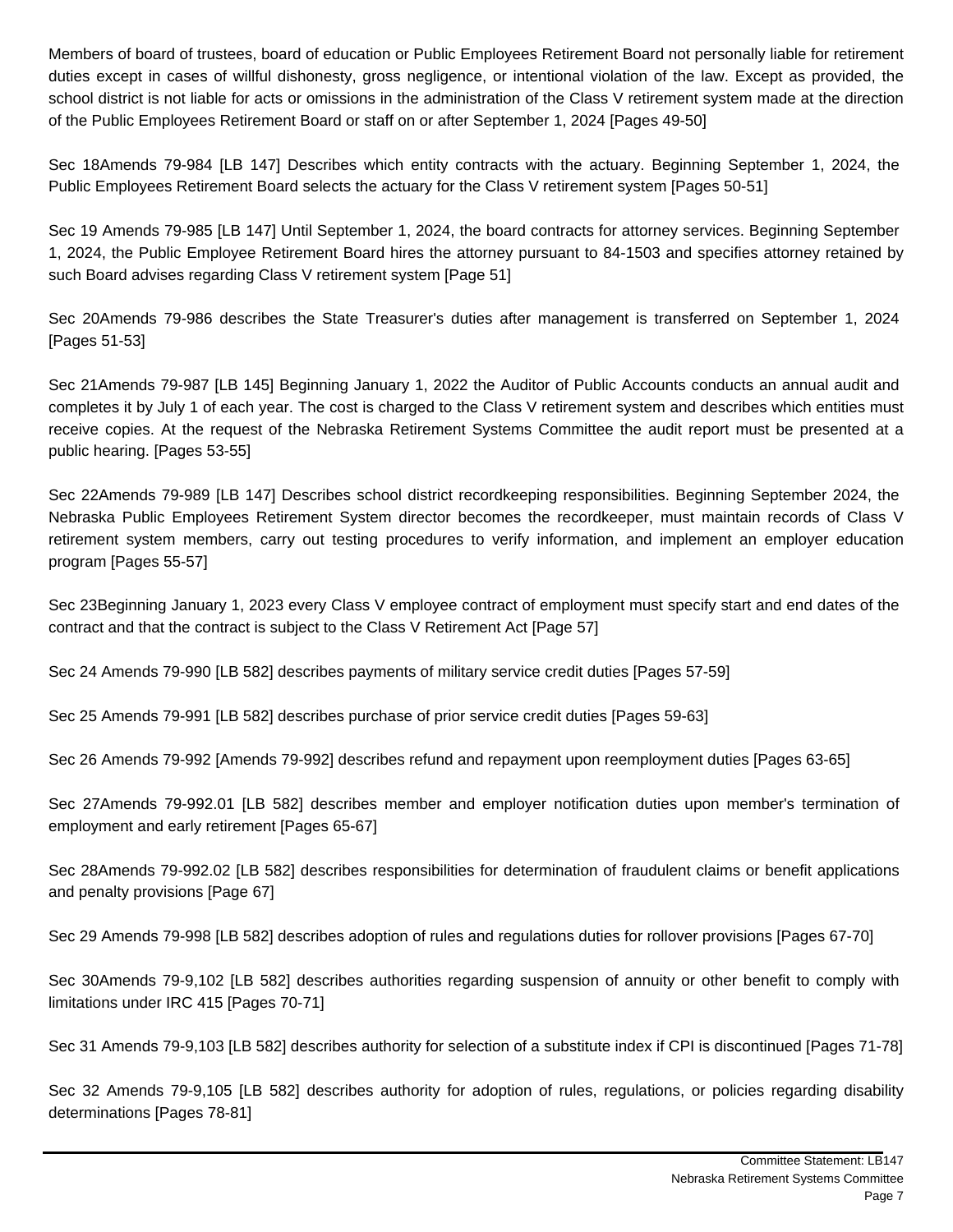Sec 33 Amends 79-9,107 [LB 582] includes member of the Public Employees Retirement Board as additional persons who are not an endorser or surety or an obligor in any way of any money loaned or borrowed from the Class V retirement system [Pages 81-82]

Sec 34 Amends 79-9,108 [LB 582] clarifies that the Public Employees Retirement Board has no investment authority over retirement system funds following management transfer [Pages 82-83]

Sec 35 Amends 79-9,113 [LB 147] strikes obsolete language on employee contributions prior to school opting into social security. Specifies requirements regarding contributions from the school district paid to the Class V Fund following management transfer on September 1, 2024. [Pages 83-89]

Sec 36 Amends 79-9,115 [LB 147] prior to September 1, 2024 the school district provides accommodations and services to the Class V retirement system administrator and staff, and costs for such services are billed to the retirement system. Beginning September 1, 2024, benefits and annuities are paid as directed by the Public Employees Retirement Board. [Pages 89-90]

Sec. 37 [LB 145] Creates the Class V School Expense Fund beginning September 1, 2024, pro rata administrative expenses are then paid from this Fund for administration of the Class V retirement system by the Public Employees Retirement Board [Page 90]

Sec 38 [LB 147] Beginning September 1, 2024, directs the school district to withhold employee contributions on each payroll and transmit them to the Public Employees Retirement Board with other required information. A late fee may be assessed if information and money are delinquent. Clarifies timeliness is consistent with language in 79-9,113 regarding submittal of contributions [Pages 90-91]

Sec. 39 Beginning September 1, 2024 directs crediting of assets to various funds based on fund purpose. Available funds to be invested by State Investment Officer pursuant to investment acts [Page 91]

Sec 40 Amends 79-9,117 [LB 147] describes preretirement planning program duties after management transfer on September 1, 2024 [Pages 91-92]

Sec 41 Amends 79-9,122 [LBs 147 and 582] requires the school district to remit payments to the Management Transfer Work Plan Fund as described in section 79-9,121 for transition and transfer of management expenses incurred by the Public Employees Retirement Board [Pages 92-93]

Sec 42 Amends 79-9,123 [LB 147] authorizes board of trustees to bill the school district for its expenses related to the transition and transfer of administration. Timing and manner of payment may be negotiated in the management transition and transfer plan agreement [Pages 93-94]

Sec 43 [LB 145] requires board of trustees to conduct a compliance audit to ensure compliance with all state and federal laws. Lists specific subject areas which must be included. Requires all entities to provide compliance auditors with requested documents and access to all personnel with duties related to retirement system. All compliance audit expenses charged to the retirement system. Compliance audit completed by November 15, 2021 and must be presented to the Nebraska Retirement Systems Committee at a public hearing. Copies of the compliance audit report must be provided to listed entities [Pages 94-97]

Sec 44 Amends 84-712.02 [LB 147] Public Records Act is amended to exempt Class V retirement system records the school district submits to the Public Employees Retirement Board [Pages 97-103]